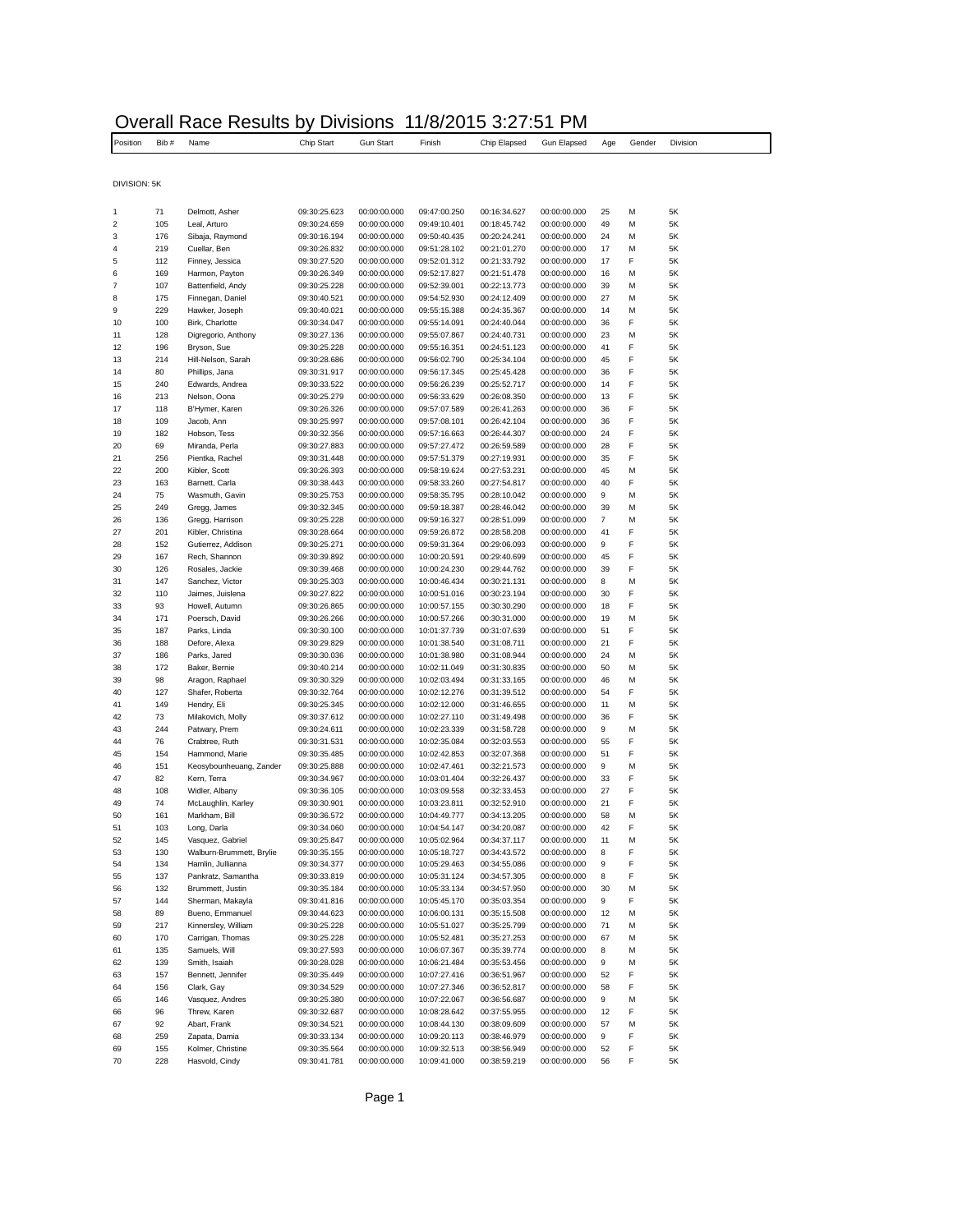## Overall Race Results by Divisions 11/8/2015 3:28:00 PM

| Position | Bib# | Name               | Chip Start   | <b>Gun Start</b> | Finish       | Chip Elapsed | Gun Elapsed  | Age            | Gender | Division |
|----------|------|--------------------|--------------|------------------|--------------|--------------|--------------|----------------|--------|----------|
| 71       | 160  | Joplin, Emily      | 09:30:35.861 | 00:00:00.000     | 10:10:28.097 | 00:39:52.236 | 00:00:00.000 | 39             | F      | 5K       |
| 72       | 79   | McCreary, Madeline | 09:30:31.687 | 00:00:00.000     | 10:10:56.868 | 00:40:25.181 | 00:00:00.000 | 8              | F      | $5K$     |
| 73       | 77   | McCreary, Kelly    | 09:30:31.691 | 00:00:00.000     | 10:10:57.064 | 00:40:25.373 | 00:00:00.000 | 44             | F      | 5K       |
| 74       | 241  | Belt, Elizabeth    | 09:30:34.395 | 00:00:00.000     | 10:11:05.339 | 00:40:30.944 | 00:00:00.000 | 32             | F      | 5K       |
| 75       | 245  | Belt, Liam         | 09:30:34.404 | 00:00:00.000     | 10:11:05.512 | 00:40:31.108 | 00:00:00.000 | 8              | M      | 5K       |
| 76       | 251  | Krueger, Aspen     | 09:30:26.219 | 00:00:00.000     | 10:11:49.907 | 00:41:23.688 | 00:00:00.000 | 8              | F      | 5K       |
| 77       | 252  | Crosby, McKenna    | 09:30:25.774 | 00:00:00.000     | 10:11:49.709 | 00:41:23.935 | 00:00:00.000 | 9              | F      | 5K       |
| 78       | 250  | Collins, Jett      | 09:30:38.604 | 00:00:00.000     | 10:12:10.128 | 00:41:31.524 | 00:00:00.000 | $\overline{7}$ | M      | 5K       |
| 79       | 174  | Finnegan, Abby     | 09:30:46.985 | 00:00:00.000     | 10:12:49.785 | 00:42:02.800 | 00:00:00.000 | 27             | F      | $5K$     |
| 80       | 166  | Dennis, Peter      | 09:30:47.112 | 00:00:00.000     | 10:12:50.016 | 00:42:02.904 | 00:00:00.000 | 19             | M      | $5K$     |
| 81       | 168  | Albertson, Megan   | 09:30:27.104 | 00:00:00.000     | 10:12:32.919 | 00:42:05.815 | 00:00:00.000 | 23             | F      | 5K       |
| 82       | 159  | Dall, Kandy        | 09:30:25.228 | 00:00:00.000     | 10:12:40.617 | 00:42:15.389 | 00:00:00.000 | 45             | F      | 5K       |
| 83       | 164  | Albertson, Ronnie  | 09:30:27.214 | 00:00:00.000     | 10:12:48.779 | 00:42:21.565 | 00:00:00.000 | 51             | M      | 5K       |
| 84       | 84   | Cates, Melanie     | 09:30:31.193 | 00:00:00.000     | 10:13:00.331 | 00:42:29.138 | 00:00:00.000 | 31             | F      | 5K       |
| 85       | 85   | Harter, Marley     | 09:30:31.366 | 00:00:00.000     | 10:13:00.531 | 00:42:29.165 | 00:00:00.000 | 6              | M      | 5K       |
| 86       | 158  | Steiner, Ginger    | 09:30:36.471 | 00:00:00.000     | 10:14:05.742 | 00:43:29.271 | 00:00:00.000 | 48             | F      | 5K       |
| 87       | 150  | Ralston, Ashton    | 09:30:42.399 | 00:00:00.000     | 10:14:42.268 | 00:43:59.869 | 00:00:00.000 | 10             | F      | 5K       |
| 88       | 162  | Markham, Linda     | 09:30:36.501 | 00:00:00.000     | 10:15:12.390 | 00:44:35.889 | 00:00:00.000 | 58             | F      | 5K       |
| 89       | 255  | Mulugeta, Matan    | 09:30:26.488 | 00:00:00.000     | 10:15:16.443 | 00:44:49.955 | 00:00:00.000 | 8              | M      | 5K       |
| 90       | 254  | Mulugeta, Aman     | 09:30:26.065 | 00:00:00.000     | 10:15:16.348 | 00:44:50.283 | 00:00:00.000 | 9              | M      | 5K       |
| 91       | 253  | Fissha, Mulvgeta   | 09:30:26.042 | 00:00:00.000     | 10:15:16.332 | 00:44:50.290 | 00:00:00.000 | 43             | M      | 5K       |
| 92       | 131  | Cook, Jill         | 09:30:33.340 | 00:00:00.000     | 10:15:44.458 | 00:45:11.118 | 00:00:00.000 | 31             | F      | 5K       |
| 93       | 138  | Rosales, Emily     | 09:30:39.414 | 00:00:00.000     | 10:15:52.109 | 00:45:12.695 | 00:00:00.000 | 10             | F      | 5K       |
| 94       | 143  | Denton, Natalie    | 09:30:28.720 | 00:00:00.000     | 10:16:56.212 | 00:46:27.492 | 00:00:00.000 | 10             | F      | 5K       |
| 95       | 258  | Denton, Jennifer   | 09:30:28.492 | 00:00:00.000     | 10:18:13.285 | 00:47:44.793 | 00:00:00.000 | 40             | F      | $5K$     |
| 96       | 117  | Carroll, Norene    | 09:30:47.108 | 00:00:00.000     | 10:19:23.151 | 00:48:36.043 | 00:00:00.000 | 55             | F      | $5K$     |
| 97       | 116  | Velazquez, Patti   | 09:30:48.374 | 00:00:00.000     | 10:19:30.471 | 00:48:42.097 | 00:00:00.000 | 38             | F      | 5K       |
| 98       | 123  | Cooper, Heidi      | 09:30:25.228 | 00:00:00.000     | 10:19:30.185 | 00:49:04.957 | 00:00:00.000 | 31             | F      | 5K       |
| 99       | 102  | Barnes, Catherine  | 09:30:33.247 | 00:00:00.000     | 10:19:44.936 | 00:49:11.689 | 00:00:00.000 | 60             | F      | 5K       |
| 100      | 198  | Parks, Christine   | 09:30:32.631 | 00:00:00.000     | 10:19:49.841 | 00:49:17.210 | 00:00:00.000 | 62             | F      | 5K       |
| 101      | 192  | Poersch, Karrie    | 09:30:30.144 | 00:00:00.000     | 10:19:49.663 | 00:49:19.519 | 00:00:00.000 | 39             | F      | 5K       |
| 102      | 125  | Poersch, Gerry     | 09:30:25.228 | 00:00:00.000     | 10:19:49.773 | 00:49:24.545 | 00:00:00.000 | 42             | M      | 5K       |
| 103      | 148  | Apadaca, Naomi     | 09:30:44.121 | 00:00:00.000     | 10:20:54.000 | 00:50:09.879 | 00:00:00.000 | 11             | F      | $5K$     |
| 104      | 165  | Fowler, Sandi      | 09:30:47.915 | 00:00:00.000     | 10:21:23.048 | 00:50:35.133 | 00:00:00.000 | 49             | F      | 5K       |
| 105      | 173  | Fowler, Carol      | 09:30:47.897 | 00:00:00.000     | 10:21:24.044 | 00:50:36.147 | 00:00:00.000 | 51             | F      | 5K       |
| 106      | 141  | Winston, Tyleigh   | 09:30:27.123 | 00:00:00.000     | 10:21:13.440 | 00:50:46.317 | 00:00:00.000 | 8              | F      | 5K       |
| 107      | 111  | Finney, Anna       | 09:30:46.482 | 00:00:00.000     | 10:22:01.193 | 00:51:14.711 | 00:00:00.000 | 46             | F      | 5K       |
| 108      | 113  | Finney, Gene       | 09:30:46.685 | 00:00:00.000     | 10:24:24.488 | 00:53:37.803 | 00:00:00.000 | 15             | M      | 5K       |
| 109      | 90   | Bueno, Bernard     | 09:30:45.106 | 00:00:00.000     | 10:26:11.519 | 00:55:26.413 | 00:00:00.000 | 11             | M      | 5K       |
| 110      | 88   | Bueno, Elodie      | 09:30:44.263 | 00:00:00.000     | 10:26:11.316 | 00:55:27.053 | 00:00:00.000 | $\overline{7}$ | F      | $5K$     |
| 111      | 120  | Blossom, Beth      | 09:30:44.250 | 00:00:00.000     | 10:26:11.599 | 00:55:27.349 | 00:00:00.000 | 34             | F      | $5K$     |
| 112      | 124  | O'Mara, Diane      | 09:30:46.537 | 00:00:00.000     | 10:28:54.628 | 00:58:08.091 | 00:00:00.000 | 62             | F      | 5K       |
| 113      | 70   | Drake, Donna       | 09:30:42.570 | 00:00:00.000     | 10:29:27.858 | 00:58:45.288 | 00:00:00.000 | 58             | F      | 5K       |
| 114      | 122  | Minor, Cami        | 09:30:39.141 | 00:00:00.000     | 10:30:51.601 | 01:00:12.460 | 00:00:00.000 | 27             | F      | 5K       |
| 115      | 86   | Hinson, Dawn       | 09:30:38.895 | 00:00:00.000     | 10:30:51.498 | 01:00:12.603 | 00:00:00.000 | 26             | F      | 5K       |
| 116      | 104  | Minor, Alan        | 09:30:39.180 | 00:00:00.000     | 10:30:51.994 | 01:00:12.814 | 00:00:00.000 | 29             | M      | 5K       |
| 117      | 97   | Threw, Genelle     | 09:30:44.067 | 00:00:00.000     | 10:35:25.026 | 01:04:40.959 | 00:00:00.000 | 45             | F      | 5K       |
| 118      | 227  | Dobbins, Terry     | 09:30:44.899 | 00:00:00.000     | 10:35:29.829 | 01:04:44.930 | 00:00:00.000 | 50             | M      | 5K       |
| 119      | 101  | McGuire, Marcella  | 09:30:44.817 | 00:00:00.000     | 10:35:31.200 | 01:04:46.383 | 00:00:00.000 | 49             | F      | $5K$     |
|          |      |                    |              |                  |              |              |              |                |        |          |